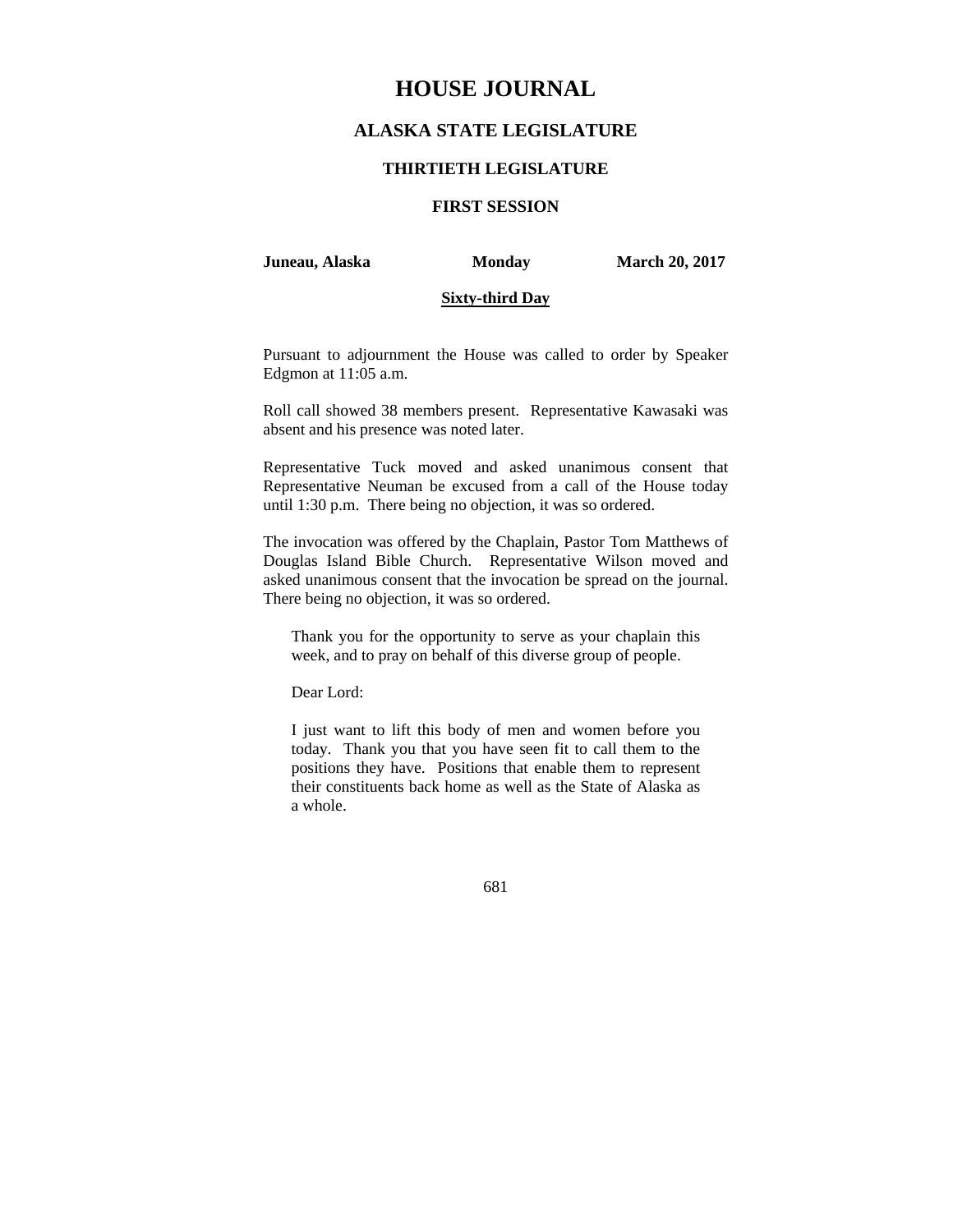You know how much they miss their homes, their jobs, and the ones they love. I would ask that you would help them to be able to persevere to the end of this session. Help them to remain strong and true to their calling. Help them as they consider bills, as they break into their committees, as they think through different pieces of legislation, that they would be able to focus clearly on each of the tasks they are called to perform. Enable them to make decisions that are good for our state. Both for today and for the years to come.

In the book of Amos, you tell the nation of Israel to *… let justice roll down like waters, and righteousness like an everflowing stream*. Justice and righteousness. Your desire for those who would represent you well. I pray for these representatives to have justice and righteousness seen in their lives as well. May the decisions they make have this as their foundation.

I lift this prayer in the name of your Son, Jesus Christ. Amen.

The Pledge of Allegiance was led by Representative Saddler.

## **CERTIFICATION OF THE JOURNAL**

Representative Tuck moved and asked unanimous consent that the journal for the 59th, 60th, 61st, and 62nd legislative days be approved as certified by the Chief Clerk. There being no objection, it was so ordered.

#### **\* \* \* \* \***

Representative Seaton introduced Hannah Stonorov and Rocco and Sidney Flora, Guest Pages, from Homer.

## **REPORTS OF STANDING COMMITTEES**

**HB 82**

The State Affairs Committee considered: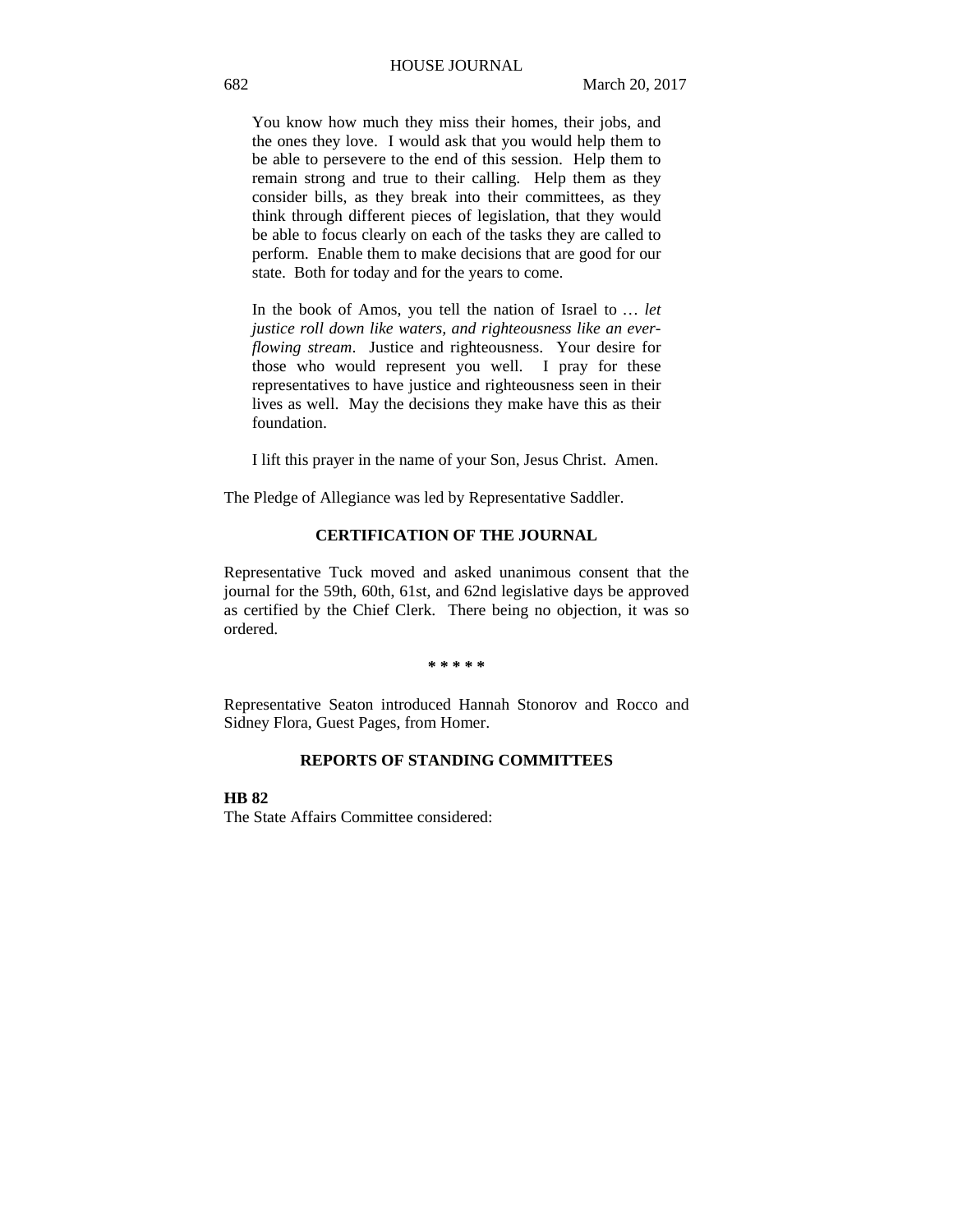March 20, 2017 683

HOUSE BILL NO. 82

"An Act relating to vehicle registration; relating to off-road system restricted noncommercial drivers' licenses; relating to offhighway commercial drivers' licenses; relating to off-road system eligible areas; and relating to motor vehicle liability insurance."

and recommends it be replaced with:

#### CS FOR HOUSE BILL NO. 82(STA)

"An Act relating to vehicle registration; relating to off-highway restricted areas; and relating to motor vehicle liability insurance."

The report was signed by Representative Kreiss-Tomkins, Chair, with the following individual recommendations:

Do pass (3): Knopp, Tuck, Kreiss-Tomkins

No recommendation (2): Wool, LeDoux

The following fiscal note(s) apply to CSHB 82(STA):

1. Fiscal, Dept. of Administration

HB 82 was referred to the Transportation Committee.

## **SB 30**

The Finance Committee considered:

SENATE BILL NO. 30

"An Act approving and ratifying the sale of royalty oil by the State of Alaska to Petro Star Inc.; and providing for an effective date."

The report was signed by Representatives Seaton and Foster, Cochairs, with the following individual recommendations:

Do pass (10): Gara, Wilson, Kawasaki, Grenn, Pruitt, Ortiz, Guttenberg, Tilton, Seaton, Foster

No recommendation (1): Neuman, alternate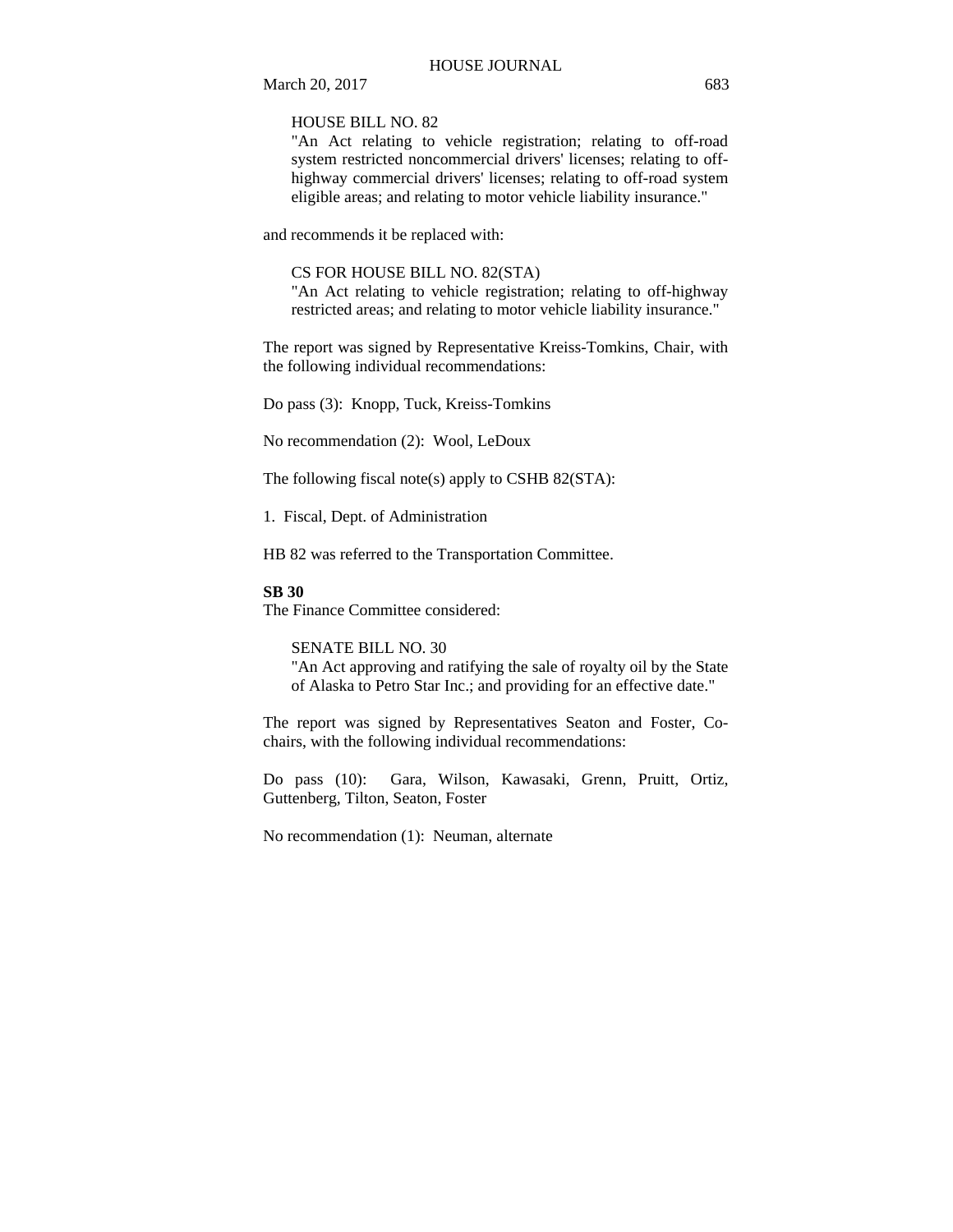The following fiscal note(s) apply:

2. Fiscal, Dept. of Natural Resources

SB 30 was referred to the Rules Committee for placement on the calendar.

## **SB 91**

The Health & Social Services Committee considered:

## CS FOR SENATE BILL NO. 91(HSS)

"An Act relating to the opioid epidemic; authorizing the chief medical officer of the Department of Health and Social Services to issue a standing order for the prescription of an opioid overdose drug; and providing for an effective date."

The report was signed by Representative Spohnholz, Chair, with the following individual recommendations:

Do pass (6): Johnston, Tarr, Sullivan-Leonard, Kito, Eastman, Spohnholz

The following fiscal note(s) apply:

2. Zero, Dept. of Health & Social Services

CSSB 91(HSS) is on today's calendar.

## **INTRODUCTION OF CITATIONS**

The following citations were introduced and referred to the Rules Committee for placement on the calendar:

Honoring - Mitch Seavey By Representatives Chenault, Knopp

Honoring - Explore Fairbanks 40th Anniversary By Representatives Kawasaki, Thompson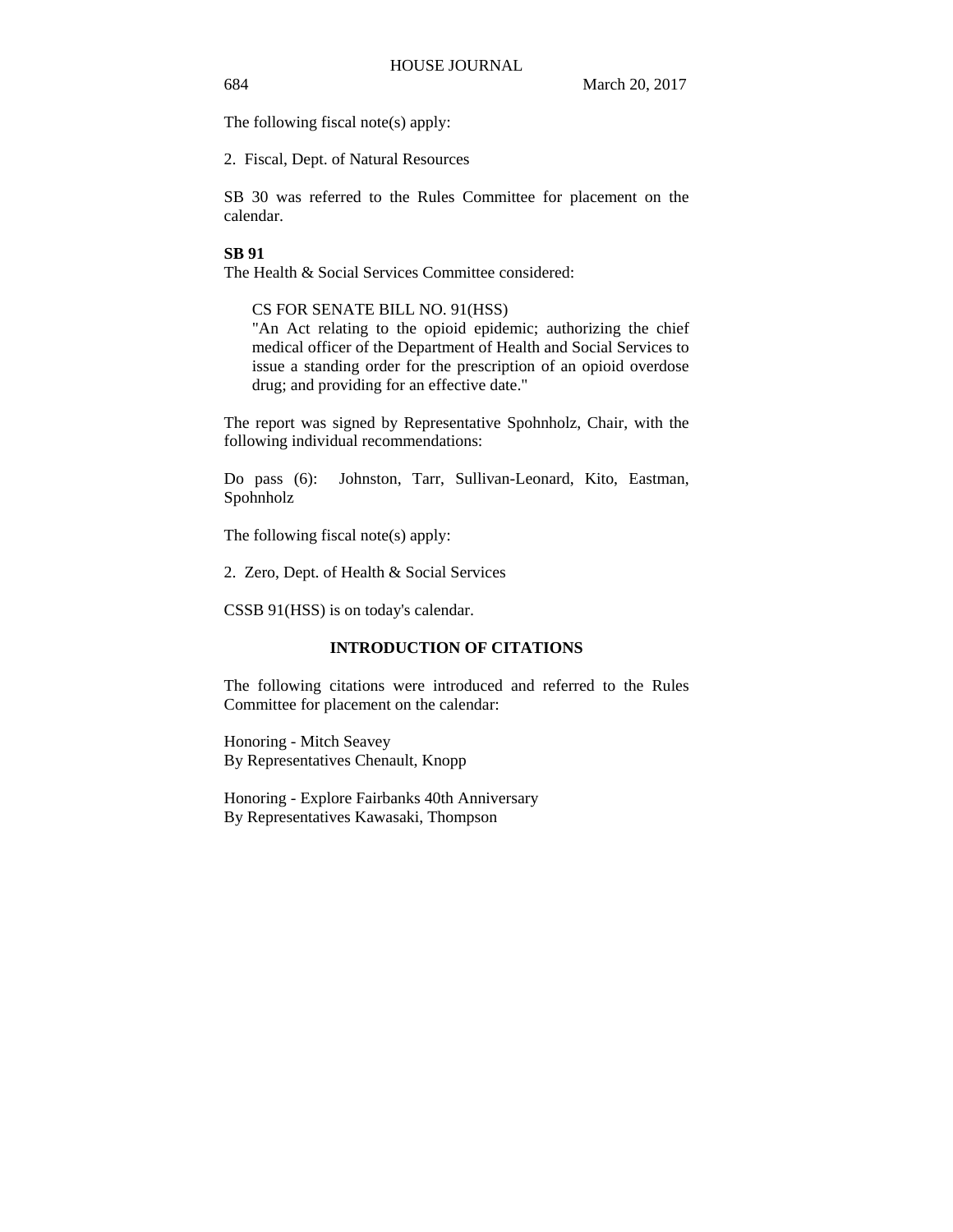## **INTRODUCTION, FIRST READING, AND REFERENCE OF HOUSE BILLS**

## **HB 187**

HOUSE BILL NO. 187 by Representatives Wilson, Sullivan-Leonard, Johnson, Rauscher, Talerico, and Eastman, entitled:

"An Act relating to the Alaska permanent fund; relating to the earnings of the permanent fund; and providing for an effective date."

was read the first time and referred to the State Affairs and Finance **Committees** 

#### **HB 188**

HOUSE BILL NO. 188 by Representative Kreiss-Tomkins, entitled:

"An Act relating to commercial fishing entry permits; establishing regional fisheries trusts and fisheries trust regions; relating to commercial fishing entry permits held and leased by a regional fisheries trust; relating to the duties of the Alaska Commercial Fisheries Entry Commission and the Department of Commerce, Community, and Economic Development; and providing for an effective date."

was read the first time and referred to the House Special Committee on Fisheries and the Labor & Commerce Committee.

## **CONSIDERATION OF THE DAILY CALENDAR**

## **SECOND READING OF SENATE BILLS**

## **SB 91**

The following was read the second time:

#### CS FOR SENATE BILL NO. 91(HSS)

"An Act relating to the opioid epidemic; authorizing the chief medical officer of the Department of Health and Social Services to issue a standing order for the prescription of an opioid overdose drug; and providing for an effective date."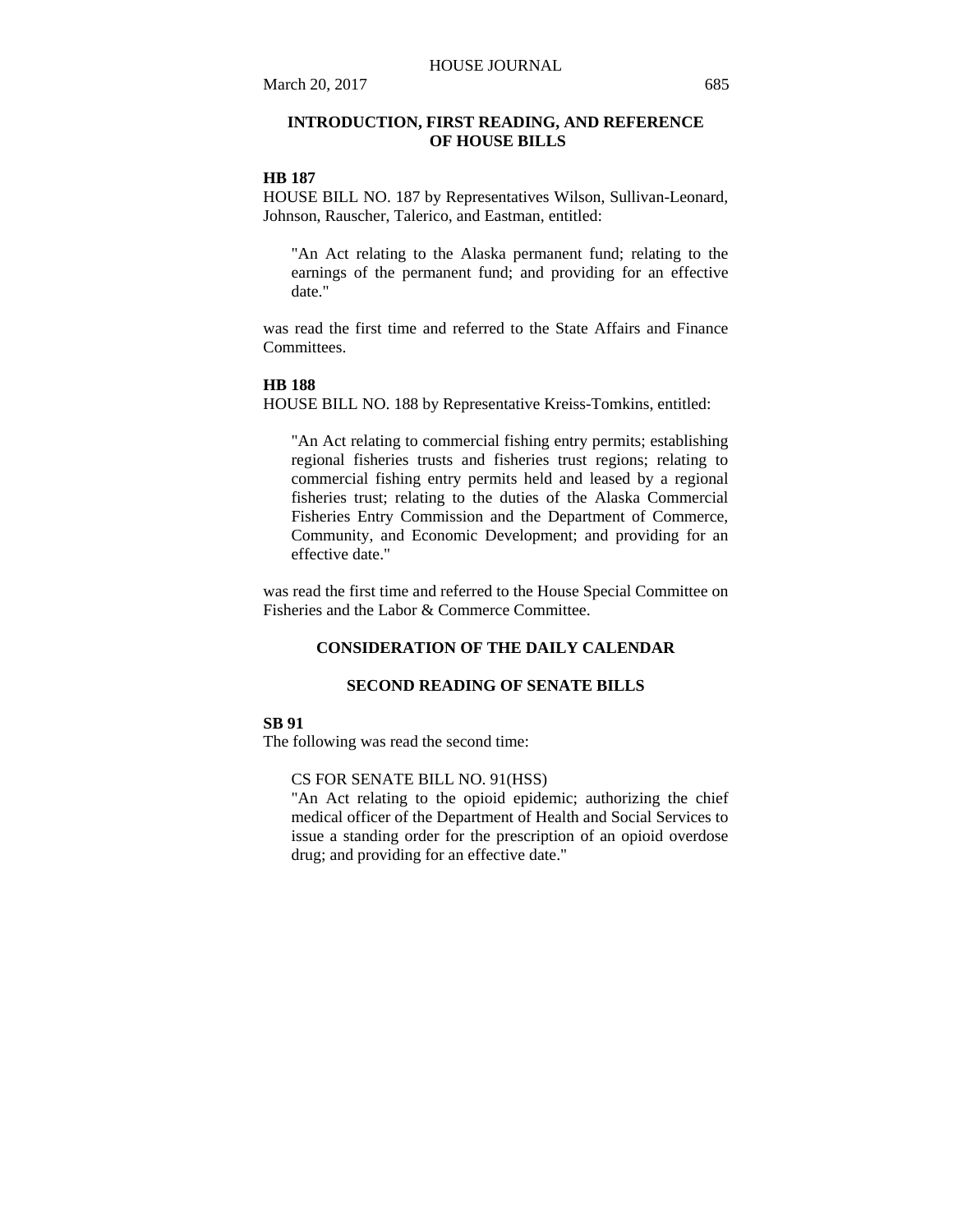with the: Journal Page

| <b>HSS RPT 6DP</b> | 684 |
|--------------------|-----|
| FN1: ZERO(DHS)     | 684 |

Representative Tuck moved and asked unanimous consent that CSSB 91(HSS) be considered engrossed, advanced to third reading, and placed on final passage. There being no objection, it was so ordered.

CSSB 91(HSS) was read the third time.

\*\*The presence of Representative Kawasaki was noted.

The question being: "Shall CSSB 91(HSS) pass the House?" The roll was taken with the following result:

CSSB 91(HSS) Third Reading Final Passage

#### **YEAS: 39 NAYS: 0 EXCUSED: 1 ABSENT: 0**

Yeas: Birch, Chenault, Claman, Drummond, Eastman, Edgmon, Fansler, Foster, Gara, Grenn, Guttenberg, Johnson, Johnston, Josephson, Kawasaki, Kito, Knopp, Kopp, Kreiss-Tomkins, LeDoux, Millett, Ortiz, Parish, Pruitt, Rauscher, Reinbold, Saddler, Seaton, Spohnholz, Stutes, Sullivan-Leonard, Talerico, Tarr, Thompson, Tilton, Tuck, Westlake, Wilson, Wool

Excused: Neuman

And so, CSSB 91(HSS) passed the House.

Representative Tuck moved and asked unanimous consent that the roll call on the passage of the bill be considered the roll call on the effective date clause. There being no objection, it was so ordered.

Representative Tuck gave notice of reconsideration of the vote on CSSB 91(HSS).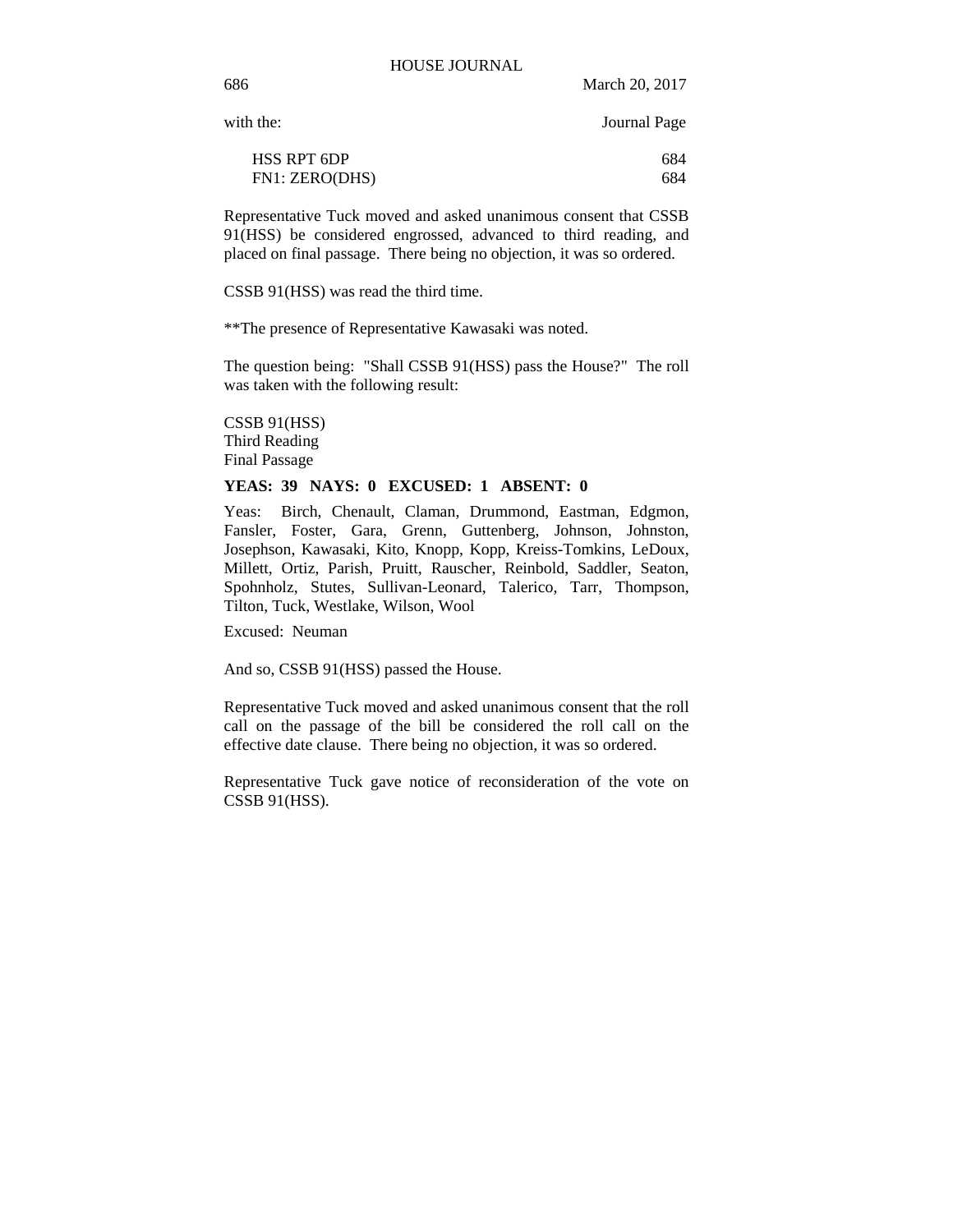## **RECONSIDERATION**

#### **SB 91**

Representative Tuck moved and asked unanimous consent that reconsideration of CSSB 91(HSS) be taken up on the same day. There being no objection, it was so ordered.

CSSB 91(HSS) was before the House in third reading.

The question to be reconsidered: "Shall CSSB 91(HSS) pass the House?" The roll was taken with the following result:

CSSB 91(HSS) Third Reading Final Passage Reconsideration

## **YEAS: 39 NAYS: 0 EXCUSED: 1 ABSENT: 0**

Yeas: Birch, Chenault, Claman, Drummond, Eastman, Edgmon, Fansler, Foster, Gara, Grenn, Guttenberg, Johnson, Johnston, Josephson, Kawasaki, Kito, Knopp, Kopp, Kreiss-Tomkins, LeDoux, Millett, Ortiz, Parish, Pruitt, Rauscher, Reinbold, Saddler, Seaton, Spohnholz, Stutes, Sullivan-Leonard, Talerico, Tarr, Thompson, Tilton, Tuck, Westlake, Wilson, Wool

Excused: Neuman

And so, CSSB 91(HSS) passed the House on reconsideration.

Representative Tuck moved and asked unanimous consent that the roll call on the passage of the bill be considered the roll call on the effective date clause. There being no objection, it was so ordered.

CSSB 91(HSS) was signed by the Speaker and Chief Clerk and returned to the Senate.

## **THIRD READING OF HOUSE BILLS**

#### **HB 57**

The following, which was advanced to third reading from the March 17 calendar (page 670), was read the third time: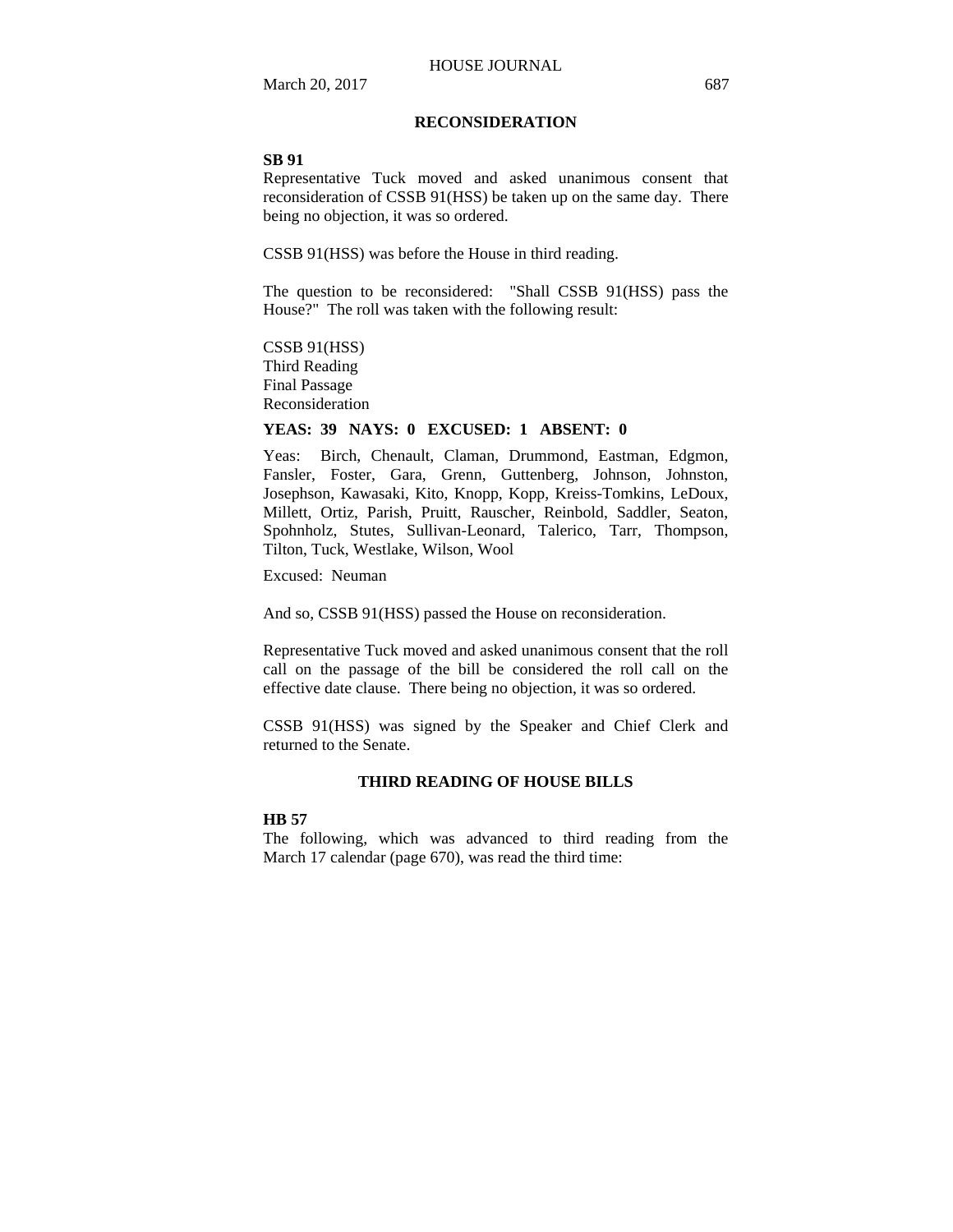#### CS FOR HOUSE BILL NO. 57(FIN) am

"An Act making appropriations for the operating and loan program expenses of state government and for certain programs; capitalizing funds; repealing appropriations; making supplemental appropriations and reappropriations; making appropriations under art. IX, sec. 17(c), Constitution of the State of Alaska, from the constitutional budget reserve fund; and providing for an effective date."

Representatives LeDoux, Foster, Spohnholz, Edgmon, Saddler, Rauscher, Parish, and Thompson moved and asked unanimous consent to abstain from voting because of a conflict of interest. Objection was heard, and they were required to vote.

The question being: "Shall CSHB 57(FIN) am pass the House?" The roll was taken with the following result:

CSHB 57(FIN) am Third Reading Final Passage

## **YEAS: 22 NAYS: 17 EXCUSED: 1 ABSENT: 0**

Yeas: Claman, Drummond, Edgmon, Fansler, Foster, Gara, Grenn, Guttenberg, Josephson, Kawasaki, Kito, Kreiss-Tomkins, LeDoux, Ortiz, Parish, Seaton, Spohnholz, Stutes, Tarr, Tuck, Westlake, Wool

Nays: Birch, Chenault, Eastman, Johnson, Johnston, Knopp, Kopp, Millett, Pruitt, Rauscher, Reinbold, Saddler, Sullivan-Leonard, Talerico, Thompson, Tilton, Wilson

Excused: Neuman

And so, CSHB 57(FIN) am passed the House.

Representative Tuck moved the effective date clause.

The question being: "Shall the effective date clause be adopted?" The roll was taken with the following result:

CSHB 57(FIN) am Third Reading Effective Date

**YEAS: 23 NAYS: 16 EXCUSED: 1 ABSENT: 0**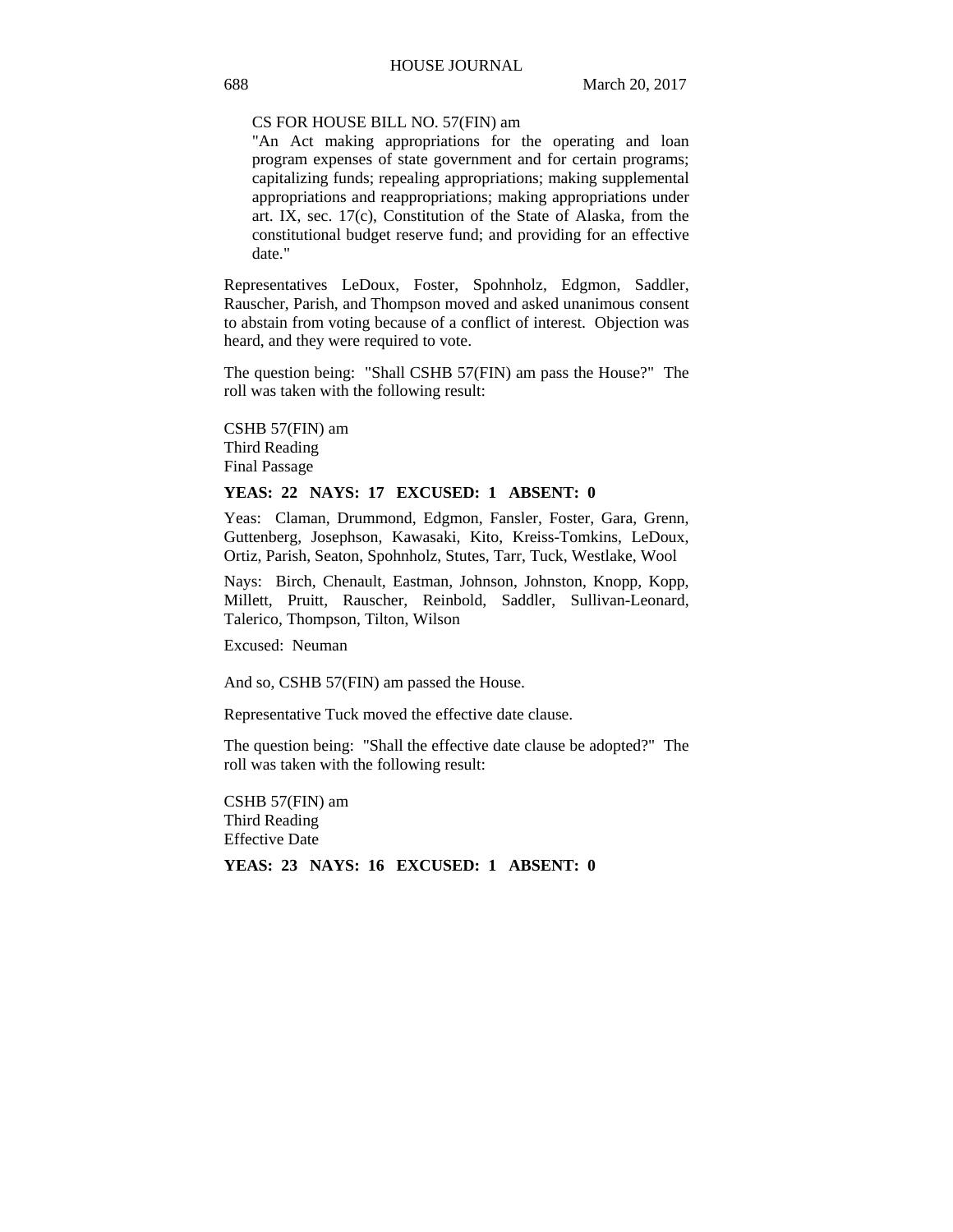March 20, 2017 689

Yeas: Claman, Drummond, Edgmon, Fansler, Foster, Gara, Grenn, Guttenberg, Josephson, Kawasaki, Kito, Kopp, Kreiss-Tomkins, LeDoux, Ortiz, Parish, Seaton, Spohnholz, Stutes, Tarr, Tuck, Westlake, Wool

Nays: Birch, Chenault, Eastman, Johnson, Johnston, Knopp, Millett, Pruitt, Rauscher, Reinbold, Saddler, Sullivan-Leonard, Talerico, Thompson, Tilton, Wilson

Excused: Neuman

And so, lacking the required 27 votes, the effective date clause was not adopted, and the new title follows:

CS FOR HOUSE BILL NO. 57(FIN) am(efd fld)

"An Act making appropriations for the operating and loan program expenses of state government and for certain programs; capitalizing funds; repealing appropriations; making supplemental appropriations and reappropriations; and making appropriations under art. IX, sec. 17(c), Constitution of the State of Alaska, from the constitutional budget reserve fund."

Representative Tuck moved that the appropriations from the constitutional budget reserve fund (Article IX, Section 17(c), Constitution of the State of Alaska) be adopted.

The question being: "Shall the House adopt the appropriations from the constitutional budget reserve fund?" The roll was taken with the following result:

CSHB 57(FIN) am(efd fld) Third Reading Constitutional Budget Reserve Appropriations

## **YEAS: 22 NAYS: 17 EXCUSED: 1 ABSENT: 0**

Yeas: Claman, Drummond, Edgmon, Fansler, Foster, Gara, Grenn, Guttenberg, Josephson, Kawasaki, Kito, Kreiss-Tomkins, LeDoux, Ortiz, Parish, Seaton, Spohnholz, Stutes, Tarr, Tuck, Westlake, Wool

Nays: Birch, Chenault, Eastman, Johnson, Johnston, Knopp, Kopp, Millett, Pruitt, Rauscher, Reinbold, Saddler, Sullivan-Leonard, Talerico, Thompson, Tilton, Wilson

Excused: Neuman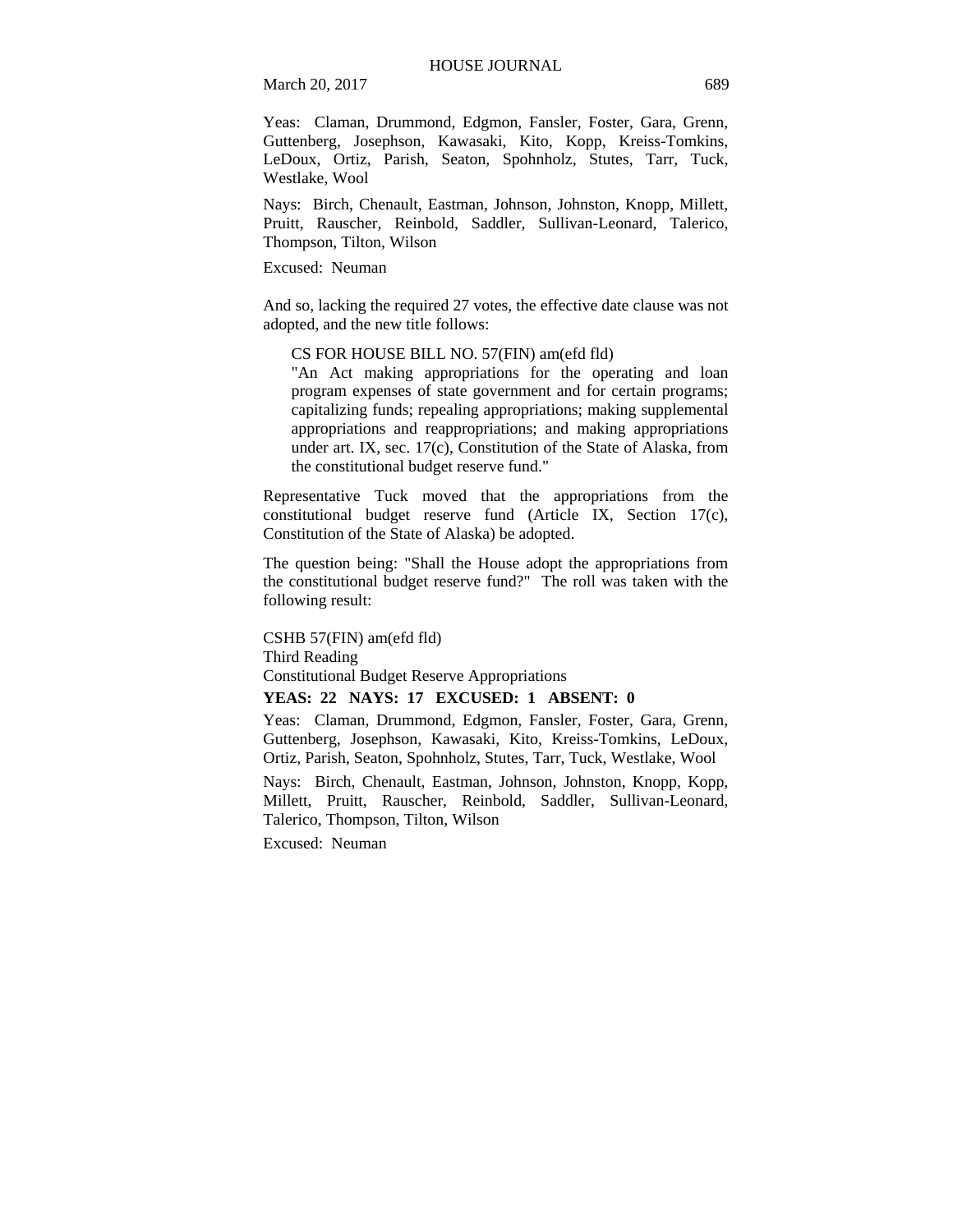And so, lacking the required 30 votes, the appropriations from the constitutional budget reserve fund were not adopted, and the new title follows:

CS FOR HOUSE BILL NO. 57(FIN) am(brf sup maj fld)(efd fld) "An Act making appropriations for the operating and loan program expenses of state government and for certain programs; capitalizing funds; repealing appropriations; and making supplemental appropriations and reappropriations."

Representative Millett gave notice of reconsideration of the vote on CSHB 57 (FIN) am(brf sup maj fld)(efd fld).

#### **HOUSE BILLS IN THIRD READING**

#### **HB 59**

The following, which was held in third reading from the March 17 calendar (page 671), was read the third time:

## CS FOR HOUSE BILL NO. 59(FIN)

"An Act making appropriations for the operating and capital expenses of the state's integrated comprehensive mental health program; and providing for an effective date."

\*\*The presence of Representative Neuman, (who was excused page 681), was noted.

Representative LeDoux moved and asked unanimous consent to abstain from voting because of a conflict of interest. Objection was heard, and she was required to vote.

The question being: "Shall CSHB 59(FIN) pass the House?" The roll was taken with the following result:

CSHB 59(FIN) Third Reading Final Passage

**YEAS: 38 NAYS: 2 EXCUSED: 0 ABSENT: 0**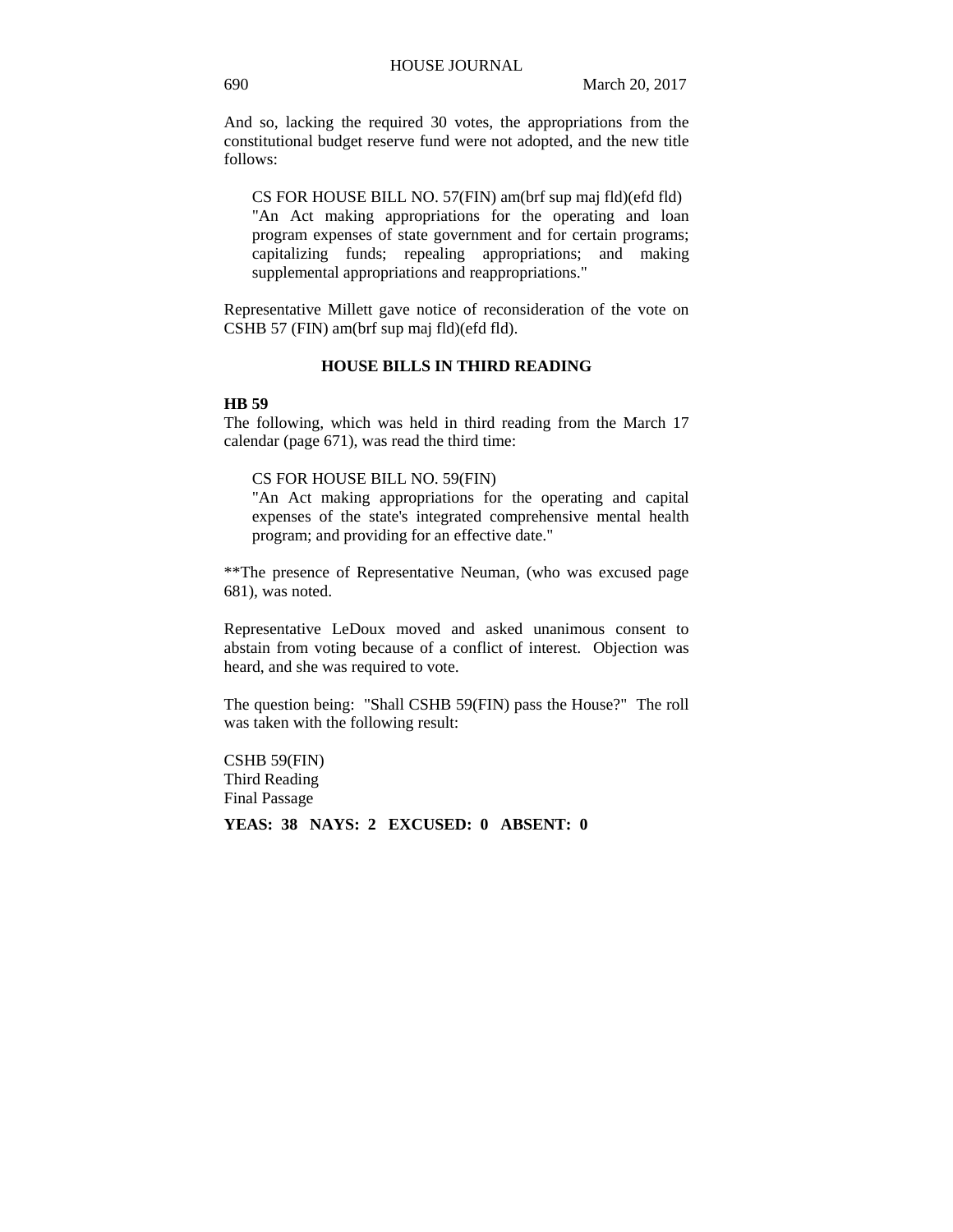March 20, 2017 691

Yeas: Birch, Chenault, Claman, Drummond, Edgmon, Fansler, Foster, Gara, Grenn, Guttenberg, Johnson, Johnston, Josephson, Kawasaki, Kito, Knopp, Kopp, Kreiss-Tomkins, LeDoux, Millett, Neuman, Ortiz, Parish, Pruitt, Rauscher, Saddler, Seaton, Spohnholz, Stutes, Sullivan-Leonard, Talerico, Tarr, Thompson, Tilton, Tuck, Westlake, Wilson, Wool

Nays: Eastman, Reinbold

And so, CSHB 59(FIN) passed the House.

Representative Tuck moved and asked unanimous consent that the roll call on the passage of the bill be considered the roll call on the effective date clause. There being no objection, it was so ordered.

CSHB 59(FIN) was referred to the Chief Clerk for engrossment.

## **LEGISLATIVE CITATIONS**

Representative Tuck moved and asked unanimous consent that the House approve the citations on the calendar. There being no objection, the following citations were approved and sent to enrolling:

## Honoring - Delaina Rachelle Pugh

By Representatives Tilton, Edgmon, Birch, Chenault, Claman, Drummond, Eastman, Fansler, Foster, Gara, Grenn, Guttenberg, Johnson, Johnston, Josephson, Kawasaki, Kito, Kopp, Kreiss-Tomkins, LeDoux, Millett, Neuman, Ortiz, Parish, Pruitt, Rauscher, Reinbold, Saddler, Seaton, Spohnholz, Stutes, Sullivan-Leonard, Talerico, Tarr, Thompson, Tilton, Tuck, Westlake, Wilson, Wool; Senator Hughes

#### Honoring - Chief Master Sergeant George "Bernie" Kale

By Representatives Tilton, Edgmon, Birch, Chenault, Claman, Drummond, Eastman, Fansler, Foster, Gara, Grenn, Guttenberg, Johnson, Johnston, Josephson, Kawasaki, Kito, Kopp, Kreiss-Tomkins, LeDoux, Millett, Neuman, Ortiz, Parish, Pruitt, Rauscher, Reinbold, Saddler, Seaton, Spohnholz, Stutes, Sullivan-Leonard, Talerico, Tarr, Thompson, Tilton, Tuck, Westlake, Wilson, Wool; Senator Hughes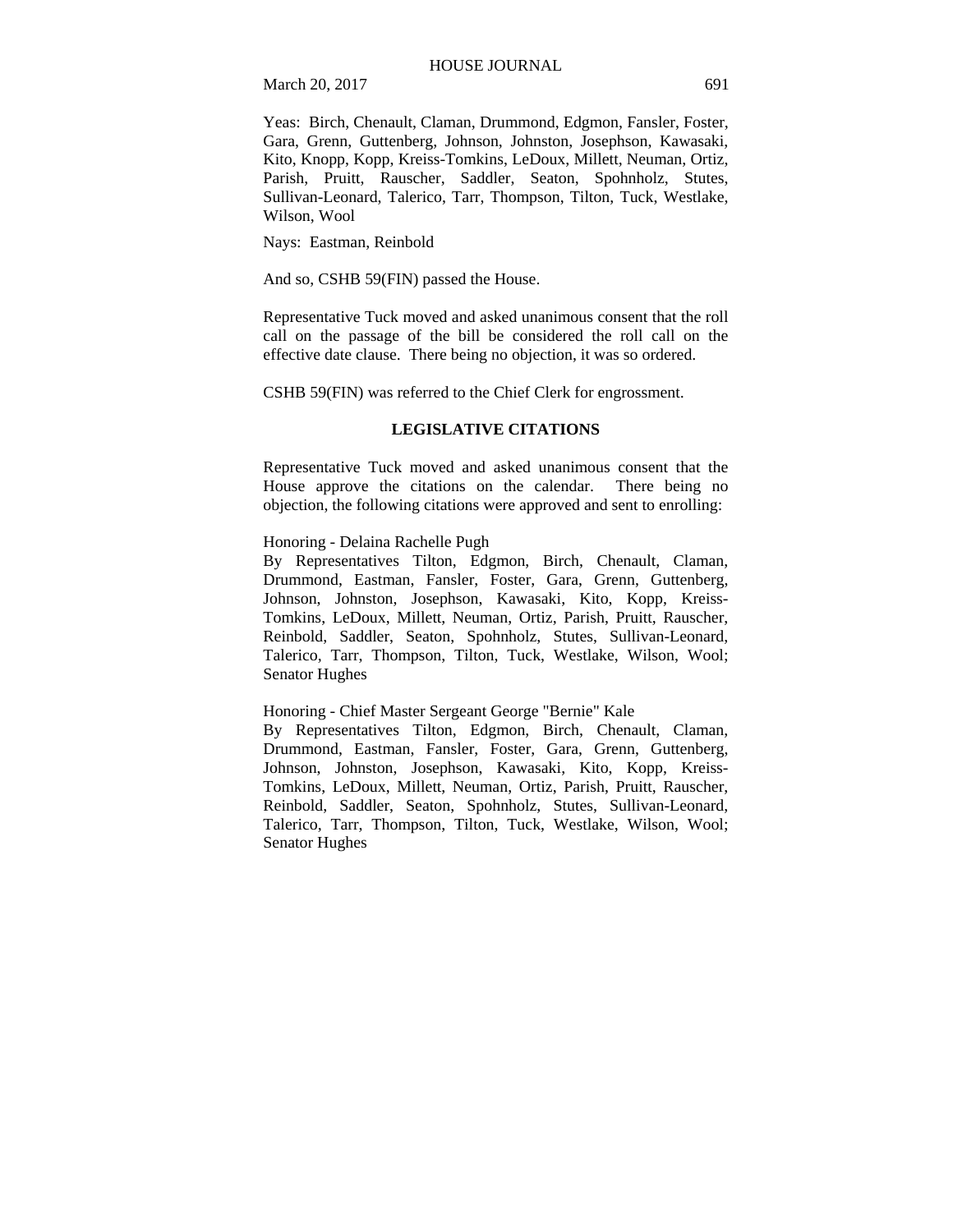## **UNFINISHED BUSINESS**

## **HB 185**

The Speaker added a Community & Regional Affairs Committee referral for the following:

#### HOUSE BILL NO. 185

"An Act relating to the relocating and convening of the legislature at the Legislative Information Office in Anchorage; relating to the regulation of lobbying; relating to annual student guests of the legislature; relating to locations of sessions of the legislature; relating to the Legislative Ethics Act; relating to the relocation of functions of state government; and providing for an effective date."

HB 185 is in the State Affairs Committee with further referrals to the Community & Regional Affairs and Finance Committees. The bill was reprinted today.

Representative Tuck moved and asked unanimous consent that the following members be excused from a call of the House. There being no objection, the members were excused as noted:

Representative Gara – from 6:00 p.m., March 24 to 8:00 a.m., March 27

Representative Talerico – from 12:30 p.m., March 22 to 8:00 a.m., March 23

### **HB 102**

Representatives Kopp and Parish added as cosponsors to:

#### HOUSE BILL NO. 102

"An Act relating to instruction in a language other than English; and relating to limited teacher certificates."

## **HB 186**

Representative Eastman added as a cosponsor to:

## HOUSE BILL NO. 186

"An Act relating to the donation of food; and relating to food banks."